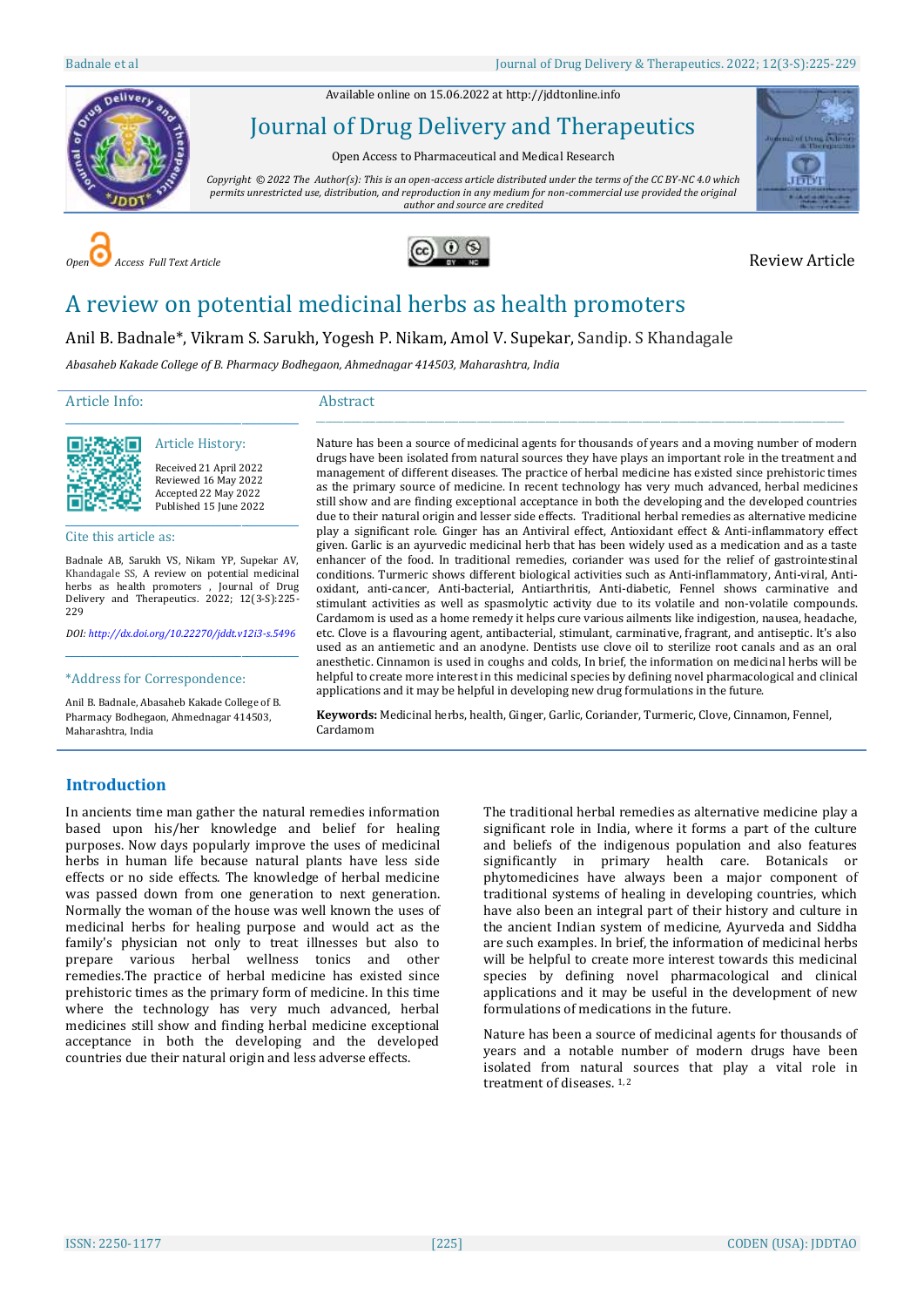

Figure 1: Health promoting medicinal herbs

# **1. [Ginger](https://foodfacts.mercola.com/ginger.html)**

Rhizome of *Zingiber officinale* is widely used for medicinal purposes globally because of its ethno-medicinal and nutrient value. Rhizome of *Zingiber officinale* (Ginger) is used for medicinal purposes. In the Ayurveda literature highlight administration of ginger in both of communicable and noncommunicable diseases.



## Figure 2: Ginger

The pharmacological activity of *Zingiber officinale* Antiviral effect, Anticancer effect, Antioxidant effect & Antiinflammatory effect. It is also used for loss of appetite. Also, ginger is applicable for mal-absorption conditions and digestive diseases. Ginger also effective in viral infections and revitalizing the body during disease conditions according to both Ayurveda and modern concepts through enhancing appetite, immunity and re-boosting weakened physiological functions of the human body. Active phytoconstituents present in ginger such as Zingerole, Zerumbone, 6-shogaol and 6 gingerol are responsible for upgrading enzyme actions and balancing circulation through regenerating the body with physical restrengthening**.** 2,3

## **2. [Garlic](https://foodfacts.mercola.com/garlic.html)**

Garlic (Allium sativum) is a member of the Liliaceae family and is also known as Poor Man's Treacle. Garlic is a traditionally cultivated plant and it is widely used in day-to-day life in cooking foods and used as a folklore medicine throughout human history.



Figure 3: Garlic

Garlic is an herb that has been widely used as medication and as the taste enhancer of the food. Garlic is one of the medicinal herb, which have effects on reducing the risk of cancer. Many studies have shown its effects not only on carcinomas, but also show effects on the cardiovascular system and immune system.Functions of the each constituent of the garlic were studied to know exactly, which constituent has got beneficial effect. Active phytoconstituents present in garlic such as volatile oil with sulphur-containing compounds richly like Ajoene, Alliin and Allicin and it also content enzymes such as peroxidase, , myrosinase and allinase other compounds like geraniol α-phellandrene, β- phellandrene, linalool and citral. It also contains at least 33 sulfur compounds and minerals like calcium, magnesium germanium, copper, iron, potassium, selenium zinc and vitamin A, vitamin B1 and vitamin C.<sup>4,5,6</sup>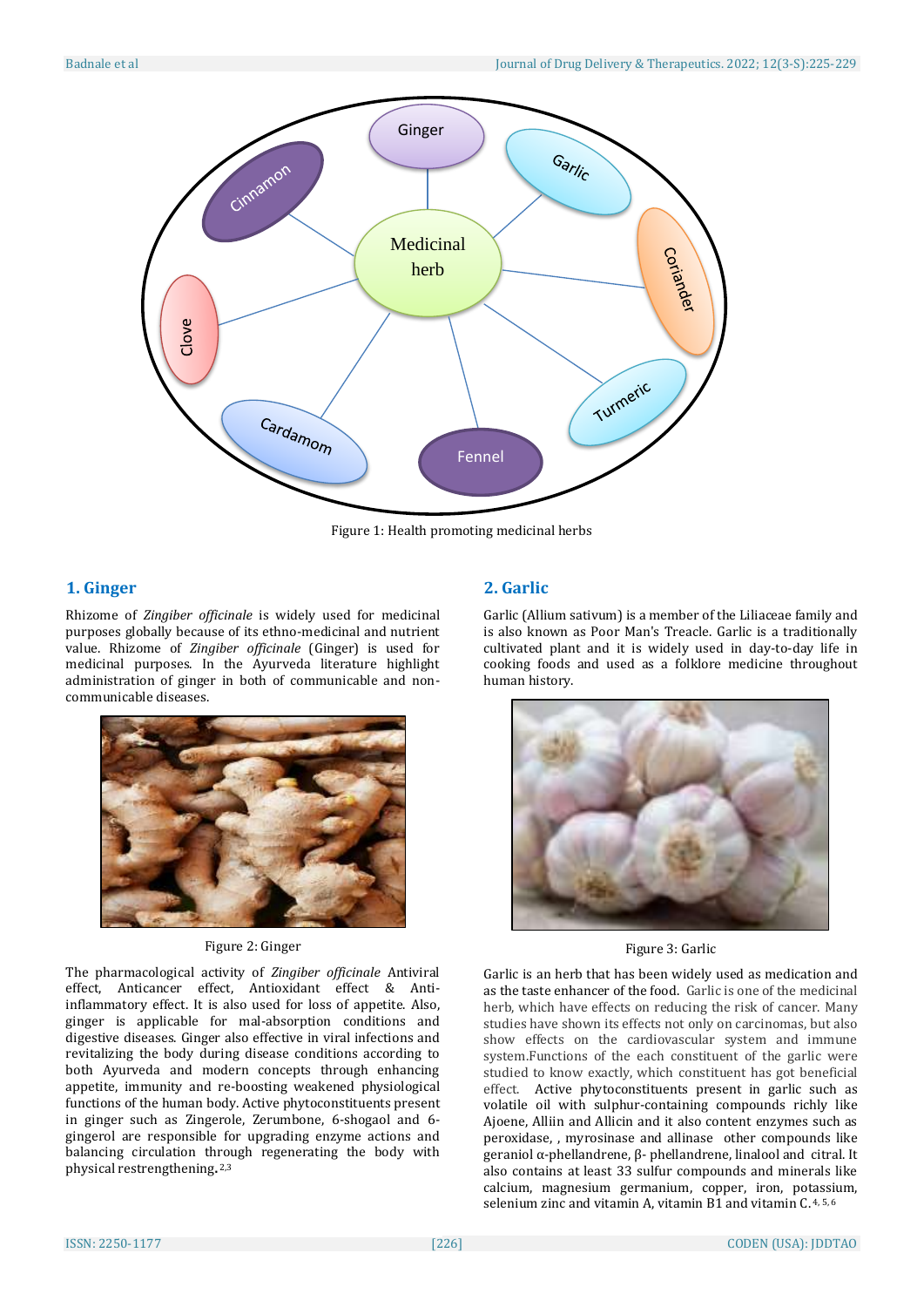### **3. Coriander**

The coriander plant is also known as Dhanya in Sanskritas. Coriander obtained from the plant of *Coriandrum sativum* (*L*) belonging to the family Umbelliferae. The green leaves of coriander are used as herbal flavoring in the preparation of salads and a variety of traditional foods.



Figure 4: Coriander

The essential oil constitutes approximately 1% of the coriander fruit and is among the world's top 20 essential oils. It is used in perfumes, cosmetics, herbal remedies, and flavourings for alcoholic beverages. In traditional remedies, coriander was used for relief of gastrointestinal conditions, although other historical uses included as an aphrodisiac, a remedy for respiratory system. It is assumed that every part of the plant has different nutritional and medicinal values; thus, it was traditionally consumed in different areas. Particularly, coriander was used in India for relieving GIT discomfort, respiratory, and urinary illnesses.

Coriander seed and herb essential oils have been actively studied for their chemical composition and biological activities including antimicrobial, antioxidant, hypoglycemic, analgesic, anti-inflammatory and anticonvulsant. 7, 8, 9, 10

#### **4. Turmeric**

Turmeric is a popularly used Indian rhizomatous medicinal plant. Turmeric is a spice that has gotten a lot of attention from both the medical and cooking worlds. Turmeric is a rhizomatous herbaceous herb (*Curcuma longa*) of the ginger family (Zingiberaceae)

The medicinal benefits of turmeric due to the presence of active phytocostituents called curcuminoids.( Curcumin, Demethoxycurcumin (DMC), and Bisdemethoxycurcumin (BDMC))



Figure 5: Turmeric

Its shows different biological activities such as Antiinflammatory, Anti-viral, Anti-oxidant, Anticancer, Antibacterial, Anti-asthmatic, Antiarthritis, Anti-diabetic, Antivenom, Antiobesity, Wound-healing, in depression and anxiety

and other activities. Turmeric has been generally used as a medical herb due to its antioxidant, anti-inflammatory. 11, 12, 13, 14

#### **5. Fennel**

Many countries have used its aromatic fruits as a culinary spice. Fennel is also known as Badishep in Marathi language. Fennel obtained from the plant of *Foeniculum vulgare* Mill. belonging to the family Apiaceae. In Asian countries, it is also a widely used medicinal and economic plant.. The herb has many cooking and traditional medicine uses. Fennel herbal tea is a generally household remedy for the treatment of a variety of symptoms of the GIT and RTI. Fennel shows carminative and stimulant activities as well as spasmolytic activity due to its volatile and nonvolatile compounds.

It is given to treats various conditions such as rheumatism, cold pain and stomach. It also shows analgesic, antiinflammatory and antioxidant activities. Fennel is used in various traditional systems of medicine like in the Ayurveda, Unani, and Siddha. 15, 16, 17, 18



Figure 6: Fennel

## **6. Cardamom**

Cardamom is a spice that originated in India, Nepal, and Bhutan. It is obtained from the plant of *Elettaria cardamomum* belongs to the family of Zingiberaceae. There are two main subspecies of cardamom Elettaria which is called green or true cardamom, and Amomum, which stands for black white, or red cardamom. Cardamom used as a home remedy it helps cure various ailments like indigestion, nausea, headche, etc. Cardamom is the world's third most costly spice and is known as the "Queen of Spices."



Figure 7: Cardamom

The health benefits of cardamom include gastrointestinal protection, cholesterol control, control of cancer, relief from cardiovascular problems, and improvement of blood circulation in the body. Cardamom traditionally believed to possess aphrodisiac properties. Not only is cardamom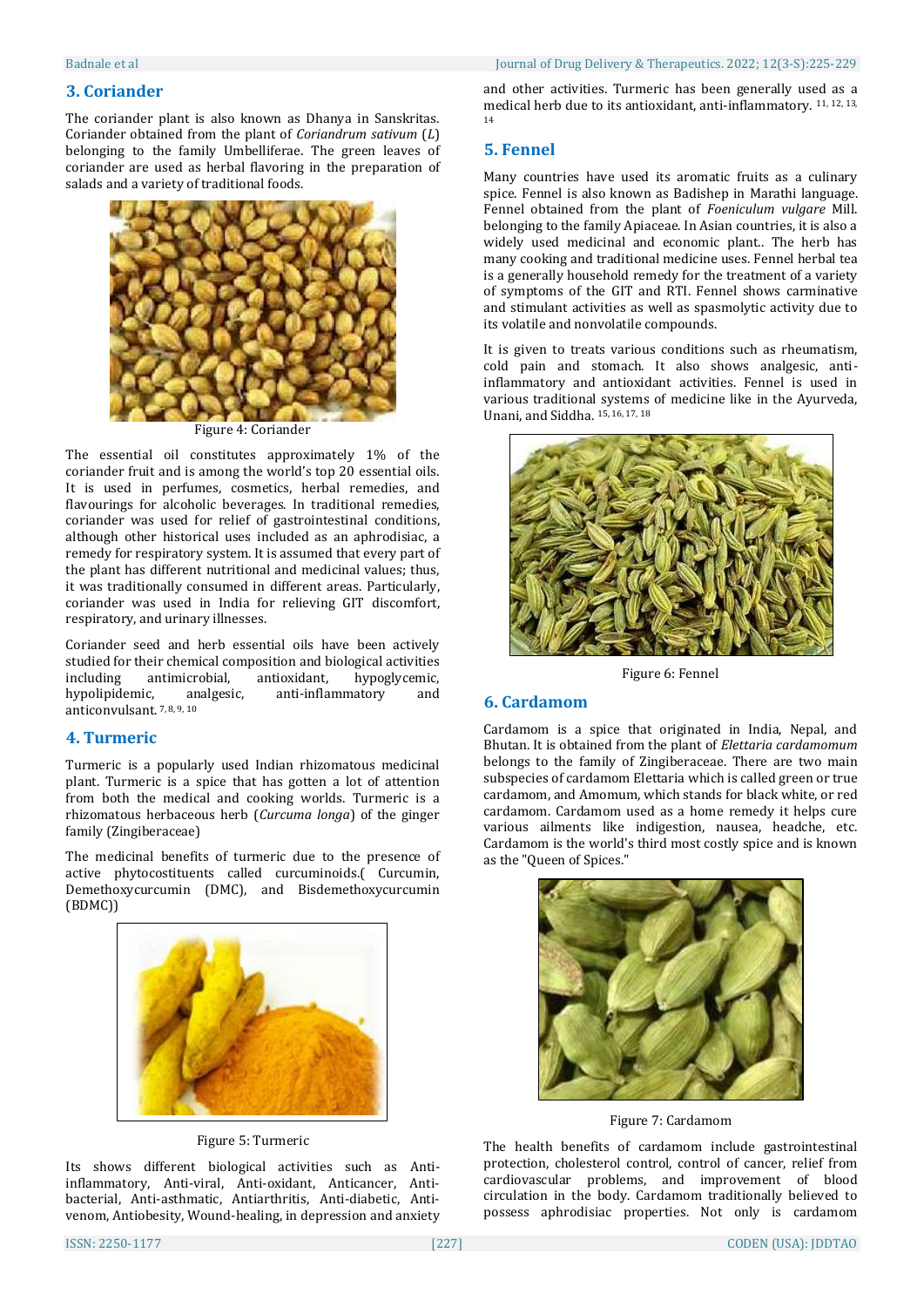regarded as an aphrodisiac, but it is also believed to possess the cure for impotence and premature ejaculation.It is useful for curing dental diseases and urinary tract infections (cystitis, nephritis, and gonorrhea). 19, 20

#### **7. Clove**

Clove is commonly known as "lavang". Clove (*Syzygium aromaticum*) a valuable spice, *Syzygium* is the largest genus of flowering plants belongs to the Mirtaceae family and was used as a preserving food and medicine for centuries due to its antibacterial and antioxidant properties. Clove is a flavouring agent, antibacterial, stimulant, carminative, fragrant, and antiseptic. It's also used as an antiemetic and an anodyne.



#### Figure 8: Clove

Dentists use clove oil to sterilise root canals and as an oral anaesthetic. Clove is used to cure diarrhoea, intestinal worms, and other gastrointestinal issues because it kills intestinal parasites and has wide antibacterial properties against fungus and bacteria. Toothaches can be relieved with clove oil. Eating cloves is considered to be aphrodisiac, and a few drops of the oil in water will reduce vomiting. In tiny quantities, eugenol is also used as a local anaesthetic. Peristalsis is stimulated by the oil, which is both a potent germicide and a stimulating expectorant for bronchial issues. Alkalies and aromatics benefit from the infusion and Clove water. 21, 22, 23, 24, 25

#### **8. Cinnamon**

Cinnamon is a spice derived from the inner bark of Cinnamomum tree species. Cinnamon is mostly used as an aromatic condiment and flavouring addition in a number of cuisines, including sweet and savoury dishes, breakfast cereals, snack foods, tea, and traditional foods. It's made from the bark of several Cinnamomum tree species and processed into a powder for use as a spice. Cinnamon usually grows in humid tropical evergreen rainforest conditions with welldrained, sandy soil rich with humus. Cinnamon has a wide range of applications in cuisines, and is typically used in both savoury and sweet foods. Cinnamon's antidiabetic action may be mediated via inhibiting the activities of -amylase, glucosidase, and lipase. Cinnamon oil is used in Ayurvedic medicine for rheumatism, painful joints, and stiffness.



### Figure 9: Cinnamon

It's also used to treat toothaches and bleeding gums. Cinnamon is used in Ayurvedic medicine to treat respiratory and urinary disorders. For coughs and colds, it's a good addition to tea, and it's also sometimes used in steam inhalations for respiratory problems. Cinnamon is the healthiest and most nutritious spice available. Due to the presence of active components, it has special health and healing properties. Eating Cinnamon may also provide health benefits. 1. Lowers Cholesterol: Cinnamon has been shown to reduce LDL (Low Density Lipoprotein) or "bad" cholesterol, as well as triglycerides and total cholesterol. 2. Treats Type 2 Diabetes by lowering blood sugar levels. <sup>26</sup>

### **Conclusion:**

In recent technology has very much advanced, herbal medicines still show and are finding exceptional acceptance in both the developing and the developed countries due to their natural origin and lesser side effects. Traditional herbal remedies play an important role in alternative medicine. Ginger has an Antiviral effect, Antioxidant effect & Antiinflammatory effect given. Garlic is an ayurvedic medicinal herb that has been widely used as a medication and as a taste enhancer of the food. In traditional remedies, coriander was used for the relief of gastrointestinal conditions. Turmeric shows different biological activities such as Antiinflammatory, Anti-viral, Anti-oxidant, anti-cancer, Antibacterial, Antiarthritis, Anti-diabetic, Fennel shows carminative and stimulant activities as well as spasmolytic activity due to its volatile and nonvolatile compounds. Cardamom is used as a home remedy it helps cure various ailments like indigestion, nausea, headache, etc. Clove is a flavouring agent, antibacterial, stimulant, carminative, fragrant, and antiseptic. It's also used as an antiemetic and an anodyne. Dentists use clove oil to sterilize root canals and as an oral anesthetic. Cinnamon is used in coughs and colds, In brief, the information on medicinal herbs will be helpful to create more interest in this medicinal species by defining novel pharmacological and clinical applications and it may be helpful in developing new drug formulations in the future.

#### **References:**

- 1. Cragg GM, Newman DJ. Medicinal for the Milennia. Annals of the NewYork Academy of Sciences. 2001; 953:3-25. <https://doi.org/10.1111/j.1749-6632.2001.tb11356.x>
- 2. Gamage K, Dissanayake C, Angoda W, Waliwita LC, A Review on Medicinal Uses of Zingiber officinale (Ginger), International Journal of Health Sciences and Research, 2020; 10(6).
- 3. Potential health benefits and scientific review of ginger Najim A. Jabir Al-Awwadi College of Pharmacy, Thi-Qar University, Iraq. 2017; 9(7):111-116[. https://doi.org/10.5897/JPP2017.0459](https://doi.org/10.5897/JPP2017.0459)
- 4. Thyagaraju K, Divya BJ et al The role of allium sativum (garlic) in various diseases and its health benefits: a comprehensive reviewInt. J. Adv. Res. 5(8):592-602. <https://doi.org/10.21474/IJAR01/5094>
- 5. Adaki S, Adaki R et.al. "Garlic: Review of literature" October 2014, Indian Journal of Cancer 2014; 51(4):577 <https://doi.org/10.4103/0019-509X.175383>
- 6. Eiaz LCS, Woong and Eiaz A, Allium vegetables and stomach cancer risk in China. Experimental Oncology, 2003; 23:93.
- 7. Hayes JE, Feeney EL, Allen AL. Do polymorphisms in chemosensory genes matter for human ingestive behavior? Food Qual Prefer. 2013; 30:202Y216. <https://doi.org/10.1016/j.foodqual.2013.05.013>
- 8. Eriksson N, Wu S, Do C, et al. A genetic variant near olfactory receptor genes influences cilantro preference. Flavour. 2012; 1:22Y29[. https://doi.org/10.1186/2044-7248-1-22](https://doi.org/10.1186/2044-7248-1-22)